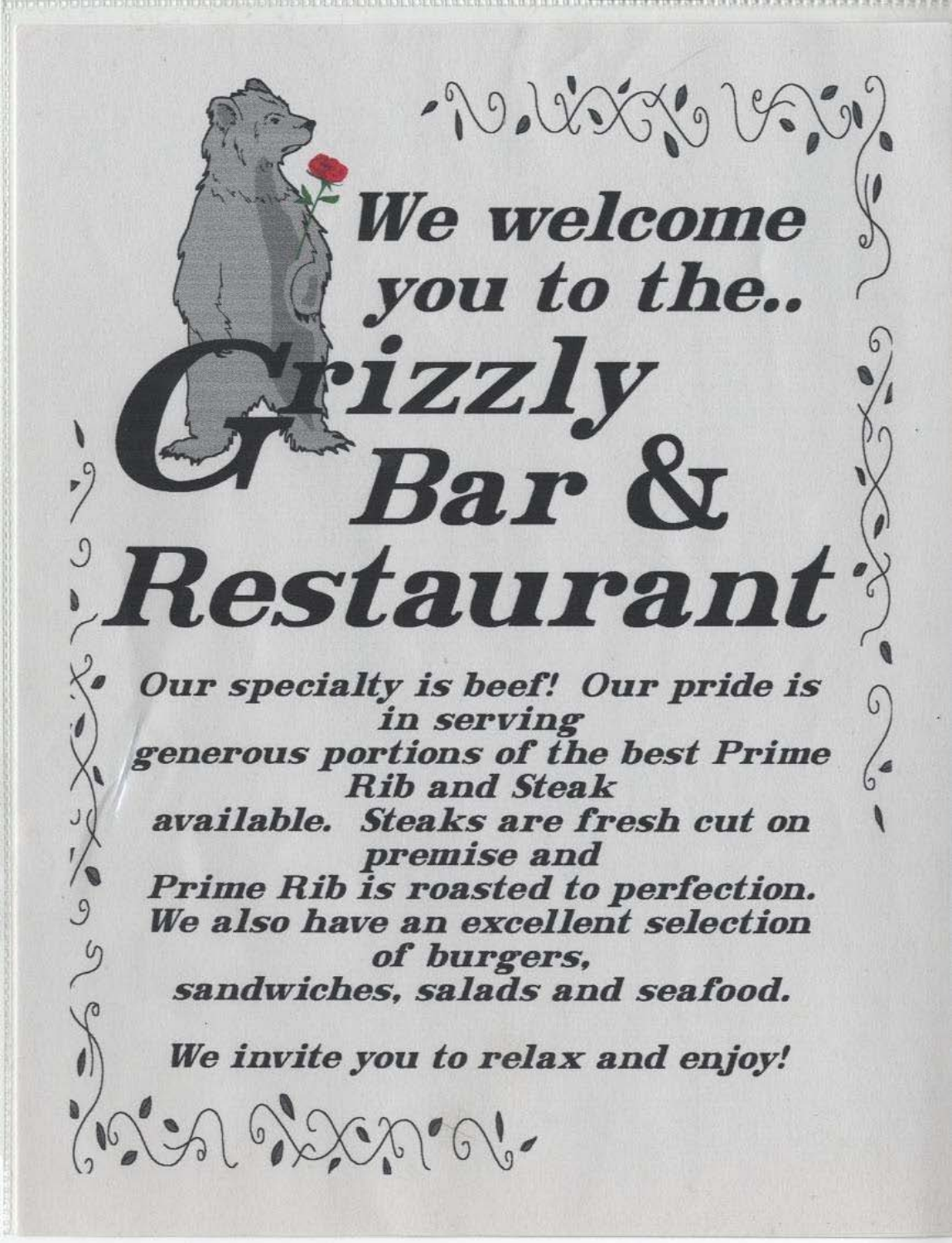

2000

SSOS

**Dinner Salad** 

- 20 22 23 3 1 9 3 3 1

\$1.50

## **APPETIZERS**

| <b>Breaded Cheeseballs</b> | \$5.50 | <b>Breaded Mushrooms</b>  | \$4.75 |
|----------------------------|--------|---------------------------|--------|
| <b>Breaded Veggies</b>     | 4.75   | <b>Hot Poppers</b>        | 6.25   |
| <b>Combo Plate</b>         | 6.50   | <b>Roscoe Rose</b>        | 5.75   |
| <b>Onion Rings</b>         | 4.75   | <b>French Fries Large</b> | 3.00   |
| <b>Sautéed Mushrooms</b>   | 5.25   |                           |        |

#### **SALADS**

| Garden Salad Bowl (variety of greens topped with fresh                                                                                                             |      |
|--------------------------------------------------------------------------------------------------------------------------------------------------------------------|------|
| vegetables, bacon bits, and parmesan cheese serves 4 persons)                                                                                                      | 6.50 |
| Teriyaki Chicken Salad (grilled chicken breast on a variety of<br>lettuce greens, tomato slices, black olives, bacon bits,                                         |      |
| and parmesan cheese)                                                                                                                                               | 6,50 |
| Marinated Beef Salad (strips of tenderloin marinated and<br>grilled on a variety of lettuce greens, tomato slices, black olives<br>bacon bits and parmesan cheese) | 6.50 |
| <b>BLT Salad</b> (a variety of lettuce greens, topped with fresh<br>vegetables, 4 bacon strips, black olives and blue cheese<br>crumbles)                          | 6,50 |
| Seafood Salad (variety of lettuce greens, topped with fresh<br>vegetables, jumbo shrimp and scallops, black olives, bacon<br>bits and parmesan cheese.             | 9.75 |
|                                                                                                                                                                    |      |

all salads are served with choice of ranch dressing or raspberry vinaigrette, and bread stix. Blue cheese available \$0.50 extra

ask your waitress about the daily salad special 201922000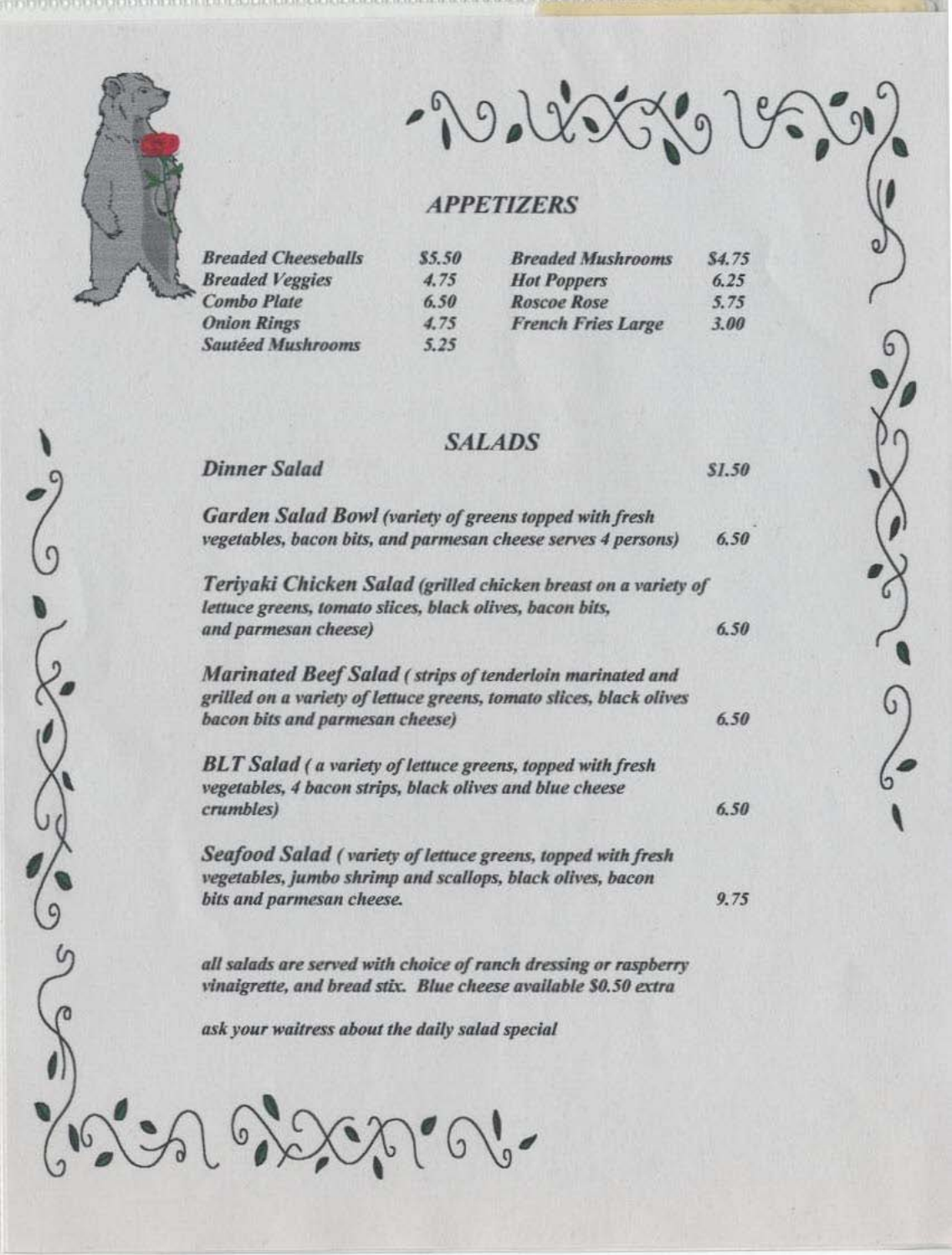# N.A. - A.C.

Bar + Grill Menes

#### **BURGERS**

Rodésiges

| Hamburger - 1/3#             | 53.25 | Grizzly Burger 1/2#                  | \$4.5 |
|------------------------------|-------|--------------------------------------|-------|
| Cheeseburger                 | 3.50  | <b>Grizzly Cheeseburger</b>          | 4.7   |
| <b>Mushroom Burger</b>       | 4.50  | <b>Grizzly Mushroom Burger</b>       | 5.7   |
| <b>Bacon Burger</b>          | 4.50  | <b>Grizzly Bacon Burger</b>          | 5.7   |
| <b>Bacon Mushroom Burger</b> | 5.75  | <b>Grizzly Bacon Mushroom</b>        | 7.0   |
| <b>Bacon Cheeseburger</b>    | 4.75  | <b>Grizzly Bacon Cheeseburger</b>    | 6.0   |
| <b>Mushroom Cheeseburger</b> | 4.75  | <b>Grizzly Mushroom Cheese</b>       | 6.0   |
| <b>Bacon Mushroom Cheese</b> | 6.00  | <b>Grizzly Bacon Mushroom Cheese</b> | 7.2   |
|                              |       |                                      |       |

all of the above items served with tomato, onion, lettuce, pickle and chips. french fries or cubs add \$1.25 dinner salad, pasta or baked potato add \$1.50 cheese options: american, swiss, hot pepper, and cheddar

### **SANDWICHES & BASKETS**

|               | <b>Grilled Cheese</b>                                                                                                                                       | \$4.50\$ |
|---------------|-------------------------------------------------------------------------------------------------------------------------------------------------------------|----------|
|               | <b>Marinated Chicken Breast</b>                                                                                                                             | 4.75     |
|               | Marinated Chicken Breast Club (served with bacon and choice of cheese)                                                                                      | 6.50     |
|               | <b>Bacon Lettuce and Tomato</b>                                                                                                                             | 4.50     |
|               | Roast Beef (thinly sliced prime rib of beef served med - med rare)                                                                                          | 5.75     |
|               | <b>Marinated Steak Strip</b>                                                                                                                                | 5.75     |
|               | New York Steak Sandwich (16 - 20oz served with a dinner roll)                                                                                               | 9.75     |
|               | Prime Rib Sandwich(16 - 20oz served with a dinner roll)                                                                                                     | 10.75    |
|               | Scallop Basket (80z of scallops served with dinner roll)                                                                                                    | 7.50     |
|               | Shrimp Basket (80z of shrimp served with dinner roll)                                                                                                       | 10.75    |
| $\mathcal{C}$ | <b>BBQ Rib Basket and dinner roll</b>                                                                                                                       | 7.75     |
|               | all of the above entrees served with lettuce tomato, pickle and chips.<br>french fries or cubs add \$1.25<br>dinner salad, pasta or baked potato add \$1.50 |          |
|               | A Room d'                                                                                                                                                   |          |
|               |                                                                                                                                                             |          |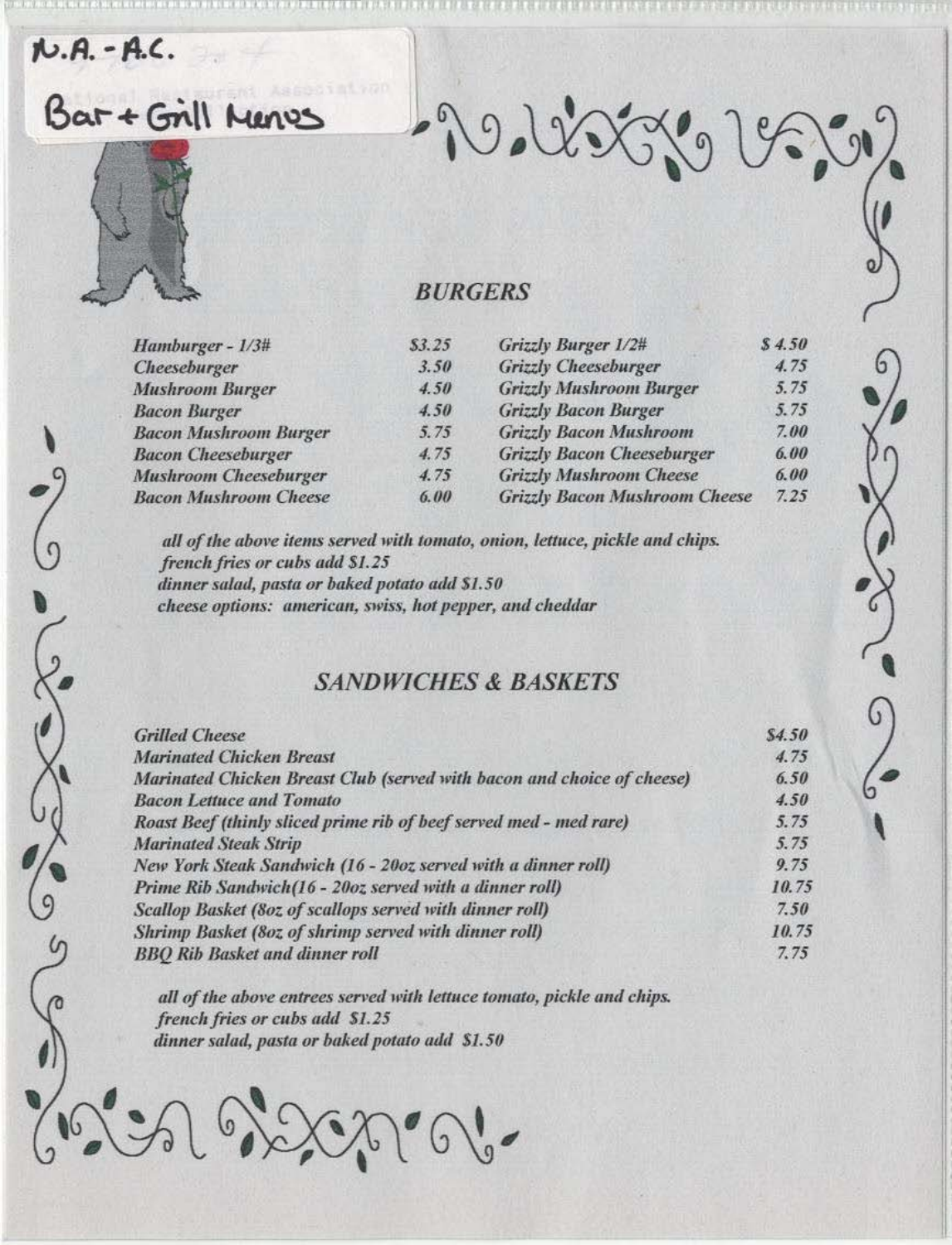

 $\frac{1}{2}$ 

290 NOVE 19680

## **OUR FAMOUS STEAKS AND PRIME RIB**

| $T-bone (36-40oz)$                           | 19.75 |
|----------------------------------------------|-------|
| wine suggestion: Kenwood Cabernet Sauvignon  |       |
| Rib Steak (24-36oz)                          | 16.50 |
| wine suggestion: Estancia Cabernet Sauvignon |       |
| New York Strip (16-20oz)                     | 13.50 |
| wine suggestion: Trefethen Cabernet          |       |
| Marinated T-Bone(36-40oz)                    | 20.25 |
| wine suggestion: Penfolds Shiraz/Cabernet    |       |
| <b>Marinated Rib Steak</b>                   | 17.00 |
| wine suggestion: Seaview Shiraz              |       |
| Tenderloin Filet (8-10oz)                    | 18.00 |
| wine suggestion: Pine Ridge Merlot           |       |
| Prime Rib $(16-20oz)$                        | 15.50 |
| wine suggestion: Christian Moueix Merlot     |       |
| <b>BBO</b> Ribs                              | 12.25 |
| wine suggestion: Labouri Roi Beaujolais      |       |

all steaks are cut fresh on premise daily. steaks are char-broiled for a tastier healthier steak. CHEF'S CHOICE: prime rib or new york strip. **COMBINE ANY OF THE ABOVE STEAKS WITH:** Shrimp add \$7.00 Scallops add \$6.00 Halibut add \$5.50

#### **SEAFOOD AND SEAFOOD COMBO'S**

| wine suggestion: Mirassou White Burgundy<br><b>Scallops</b>       | 12.00 |
|-------------------------------------------------------------------|-------|
| <b>Jumbo Shrimp</b> wine suggestion: Deloach Chardonnay           | 16.50 |
| wine suggestion: Round Hill Chardonnay<br><b>Halibut</b>          | 11.75 |
| <b>Halibut/Shrimp</b> wine suggestion: Farrari Carano Fume Blanc  | 14.50 |
| <b>Halibut</b> /Scallops wine suggestion: Markham Sauvignon Blanc | 12.25 |
| <b>Halibut/Shrimp/Scallops</b>                                    | 17.25 |
| wine suggestion: Louis Jadot Pouilly - Fuisse                     |       |
| Scallons/Shrimn wine suggestion: Hess Select Chardonnay           | 14.50 |

all dinners served with shrimp cocktail, bread stix, garden salad bowl or soup in season, choice of potato or pasta and freshly baked dinner rolls. extra plate charge \$2.00 (6 and under no charge)

19202006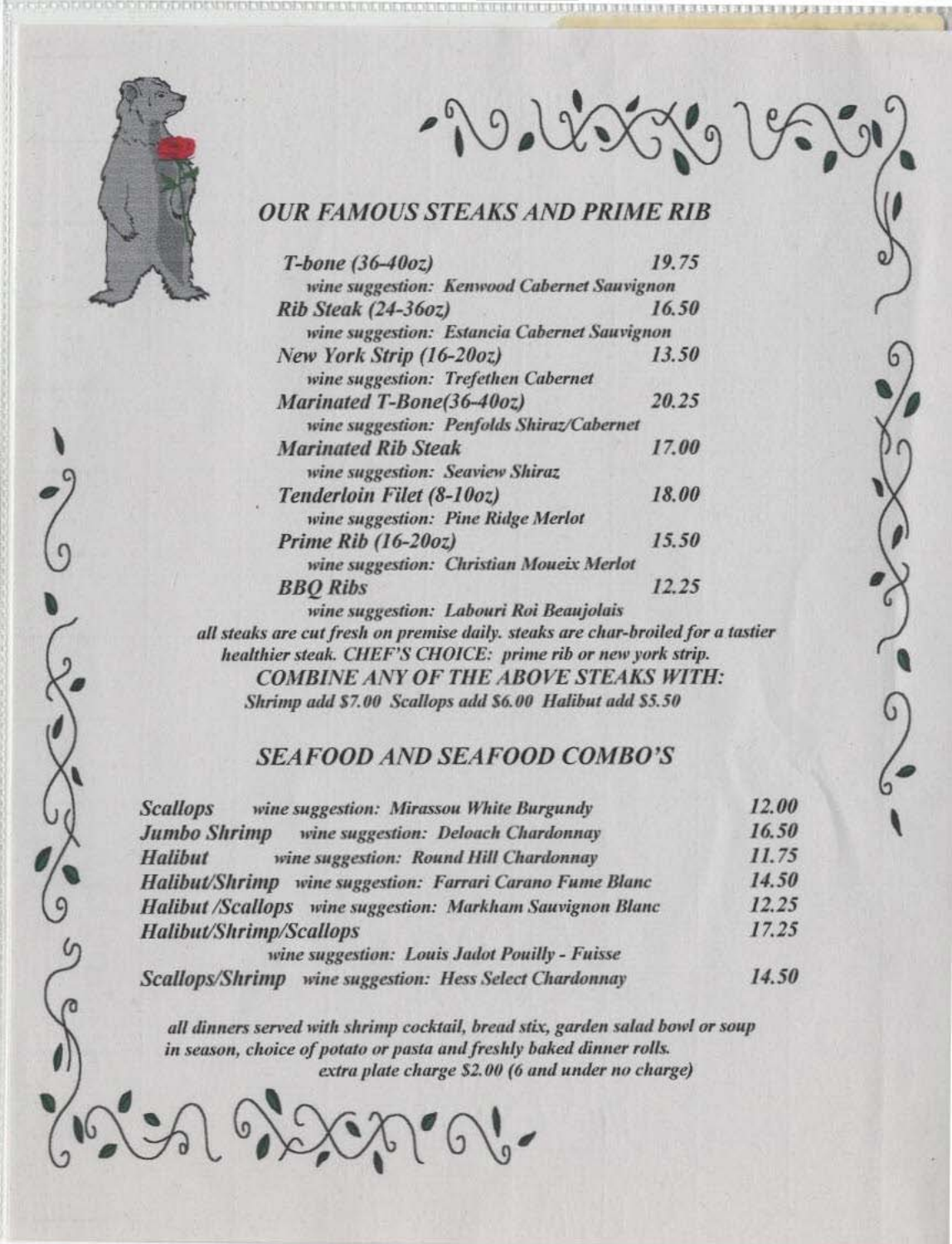# $N.A. - A.C.$ Bar + Gill Menus



 $203915$ 

 $$15.50$ 

9.50

 $7.75$ 

16.50

7.75

#### **PASTA**

Seafood Fettucini Alfredo (a combination of shrimp and scallops over fettucini with a delightful parmesan alfredo sauce, served with grated parmesan on the side) wine suggestion: Deloach Russian River Chardonnay

Chicken Marinara (marinated and grilled chicken breast served with fettucini and marniara sauce with sundried tomatoes/grated parmesan on the side) wine suggestion: Seaview Shiraz

Vegetable Fettucini Alfredo (steamed vegetables with fettucini, alfredo sauce and served with grated parmesan on the side) wine suggestion: Markham Sauvignon

Tenderloin Fettucini Alfredo (grilled medallions of tenderloin over fettucini with a delightful parmesan alfredo sauce, served with grated parmesan on the side) wine suggestion: Carnenos Creek Pinot Noir

**Fettucini Alfredo with grated parmesan** wine suggestion: Mirassou White Burgandy

Fettucini Marinara with sundried tomatoes and grated parmesan  $7.75$ wine suggestion: Labouri Roi Beaujolais

#### **POULTRY**

| <b>Grilled Marinated Chicken Breast</b>            | \$8.25 |
|----------------------------------------------------|--------|
| wine suggestion: Hogue Johannisberg Riesling       |        |
| <b>Grilled &amp; BBQ Chicken Breast</b>            | 8.25   |
| wine suggestion: Mission Mountain Sundown          |        |
| <b>Grilled &amp; Lemon Peppered Chicken Breast</b> | 8.25   |
| wine suggestion: Round Hill Chardonnay             |        |

all dinners served with shrimp cocktail, bread stix, garden salad, or soup in season, choice of potato or pasta and fresh baked dinner rolls.

extra plate charge \$2.00 (6 and under no charge)